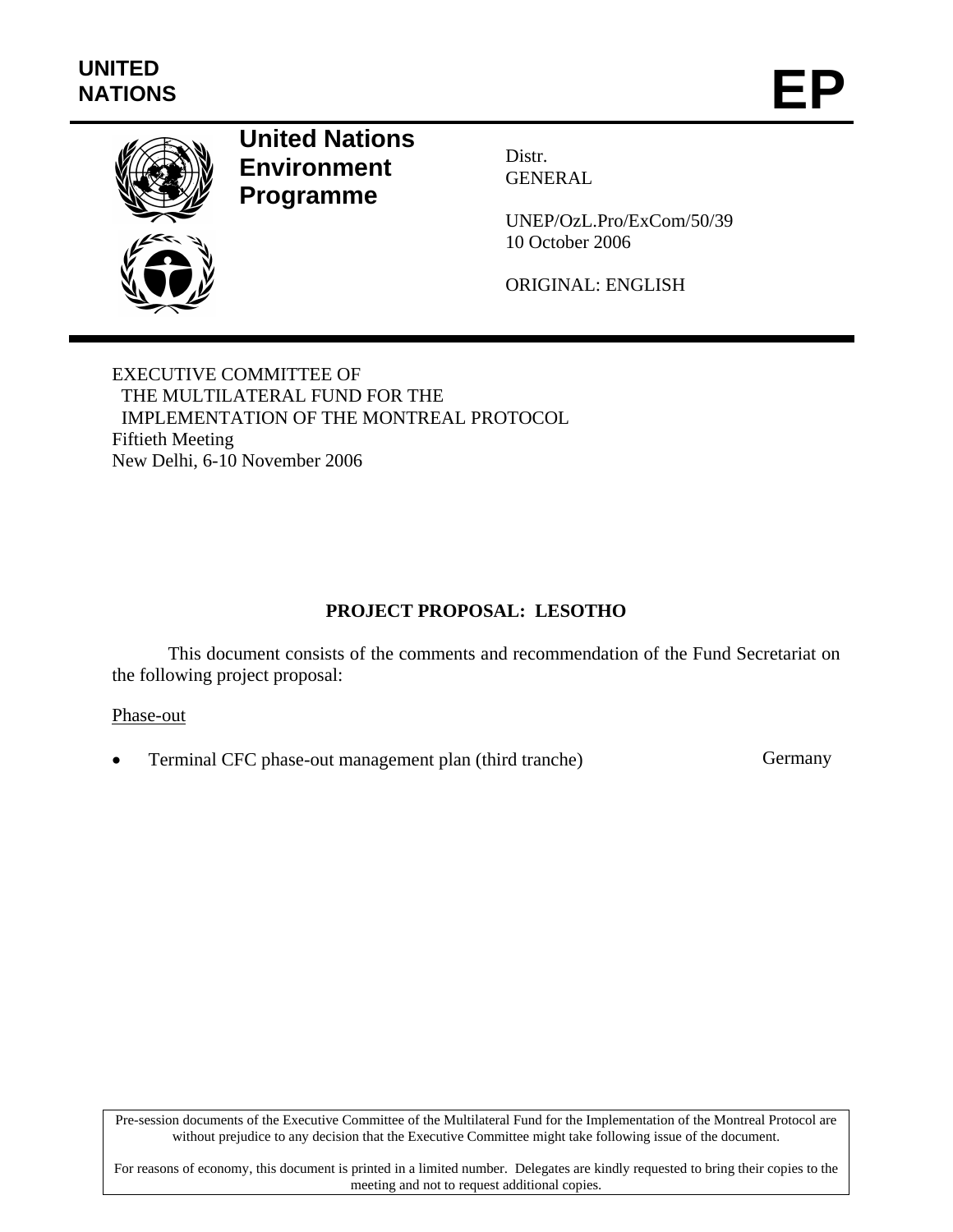### **PROJECT EVALUATION SHEET – MULTI-YEAR PROJECTS LESOTHO**

**PROJECT TITLE BILATERAL/IMPLEMENTING AGENCY** 

Terminal CFC phase-out management plan (third tranche) Germany

#### **NATIONAL CO-ORDINATING AGENCY:** National Ozone Unit, Lesotho

#### **LATEST REPORTED CONSUMPTION DATA FOR ODS ADDRESSED IN PROJECT A: ARTICLE-7 DATA (ODP TONNES, 2005**, **AS OF SEPTEMBER 2006)**

Annex A, Group I: CFC  $\begin{array}{|c|c|} \hline \end{array}$  0 Annex B, Group II: Halons 0

#### **B: COUNTRY PROGRAMME SECTORAL DATA (ODP TONNES, 2005**, **AS OF SEPTEMBER 2006)**

| ODS                           | Aerosol | Foam | Ref. | <b>ODS</b> | Solvents | Process agent | Fumigant |
|-------------------------------|---------|------|------|------------|----------|---------------|----------|
| $C_{\text{E}\text{C}}$<br>u u |         |      |      |            |          |               |          |
|                               |         |      |      |            |          |               |          |

**CFC consumption remaining eligible for funding (ODP tonnes)** and a n/a

### **CURRENT YEAR BUSINESS PLAN:** Total funding US \$20,000: total phase-out 0.4 ODP tonnes.

| <b>PROJECT DATA</b>                               | 2003   | 2004   | 2005   | 2006 | 2007     | 2008 | 2009 | 2010     | Total   |
|---------------------------------------------------|--------|--------|--------|------|----------|------|------|----------|---------|
| <b>Montreal Protocol limits</b>                   |        | 5.1    | 2.55   | 2.55 | 0.76     | 0.76 | 0.76 | $\Omega$ |         |
| Annual consumption limit                          |        | 1.4    | 0.8    | 0.4  | $\Omega$ |      |      |          |         |
| Annual phase-out from ongoing                     |        |        |        |      |          |      |      |          |         |
| projects                                          |        |        |        |      |          |      |      |          |         |
| Annual phase-out newly addressed                  |        |        |        |      |          |      |      |          |         |
| Annual unfunded phase-out                         |        |        |        |      |          |      |      |          |         |
| TOTAL ODS CONSUMPTION TO                          |        |        | 0.6    | 0.4  | 0.4      |      |      |          | 1.4     |
| <b>BE PHASED OUT</b>                              |        |        |        |      |          |      |      |          |         |
| Project cost as originally submitted              |        |        |        |      |          |      |      |          |         |
| $(US \$                                           |        |        |        |      |          |      |      |          |         |
| Final project costs (US \$):                      |        |        |        |      |          |      |      |          |         |
| Funding for Germany                               | 75,000 | 35,000 | 17,300 |      |          |      |      |          | 127,300 |
| <b>Total project funding</b>                      | 75,000 | 35,000 | 17,300 |      |          |      |      |          | 127,300 |
| Final support costs (US \$):                      |        |        |        |      |          |      |      |          |         |
| Support cost for Germany                          | 9,750  | 4,550  | 2,249  |      |          |      |      |          | 16,549  |
| <b>Total support costs</b>                        | 9,750  | 4,550  | 2,249  |      |          |      |      |          | 16,549  |
| TOTAL COST TO MULTILATERAL<br><b>FUND (US \$)</b> | 84,750 | 39,550 | 19,549 |      |          |      |      |          | 143,849 |
| Final project cost effectiveness (US \$/kg)       |        |        |        |      |          |      |      | n/a      |         |

**FUNDING REQUEST:** Approval of funding for the third tranche (2006) as indicated above.

| <b>SECRETARIAT'S RECOMMENDATION</b> |
|-------------------------------------|
|-------------------------------------|

**Blanket approval**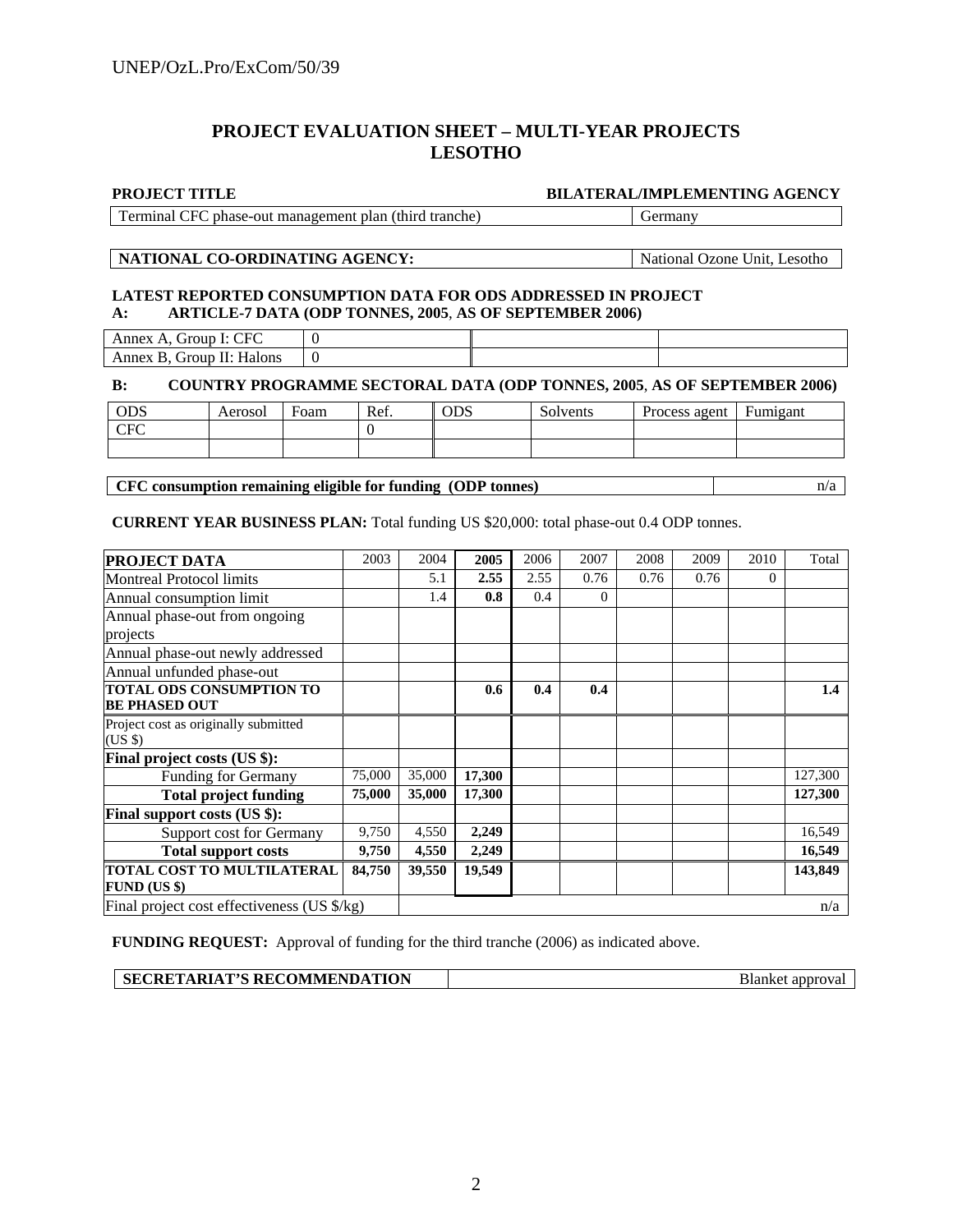## **PROJECT DESCRIPTION**

1. On behalf of the Government of Lesotho, the Government of Germany has submitted a progress report on the implementation of the second work programme of the Lesotho ODS terminal phase-out management plan (TPMP) and a request for funding for the third and final work programme at a total cost of US \$17,300 plus agency support cost of US \$2,249.

### **Background**

2. The TPMP for Lesotho was approved by the Executive Committee at its 41st Meeting, to completely phase out CFC consumption in the country by 2007. Total funding of US \$127,300 was approved in principle by the Executive Committee. At the same meeting, the Executive Committee approved US \$75,000 plus agency support cost for Germany, for the implementation of the first work programme (UNEP/OzL.Pro/ExCom/41/42 and Corr.1). At its 45th Meeting, the Executive Committee approved an additional US \$35,000 plus agency support cost for Germany for the implementation of the second work programme (UNEP/OzL.Pro/ExCom/45/33).

#### **Progress report on the implementation of the second work programme**

3. Two training workshops for refrigeration service technicians were conducted with the participation of 34 technicians.

4. Implementation of the incentive scheme for end-users continued with the assistance of the Lesotho Refrigeration Association. So far a total of 35 medium sized CFC-based commercial refrigeration systems in supermarkets and butcheries have been retrofitted to alternative refrigerants, namely R-406 and R-408. The beneficiaries were identified by the refrigeration association, and the retrofit was conducted by its trained and certified technicians. The Ozone Unit was responsible for ensuring that the retrofit was completed successfully. The uncontaminated CFC-12 recovered from this equipment has been used mainly to service domestic refrigerators.

5. As of 31 August 2006, US \$106,884 has been disbursed and an additional US \$12,000 will be disbursed by the end of 2006.

#### **Plan of action for the third work programme**

6. The Government of Lesotho commits to implementing the following activities as part of the third work programme:

- (a) Continue implementing the incentive scheme for end-users. All remaining CFC-based commercial refrigeration systems still in operation in the country have been identified;
- (b) Further training programmes for refrigeration servicing technicians, including MACs, and development of a code of good practice for the refrigeration sector;
- (c) Additional customs training courses to ensure that customs officers are aware of the impending ban on imports of ODS;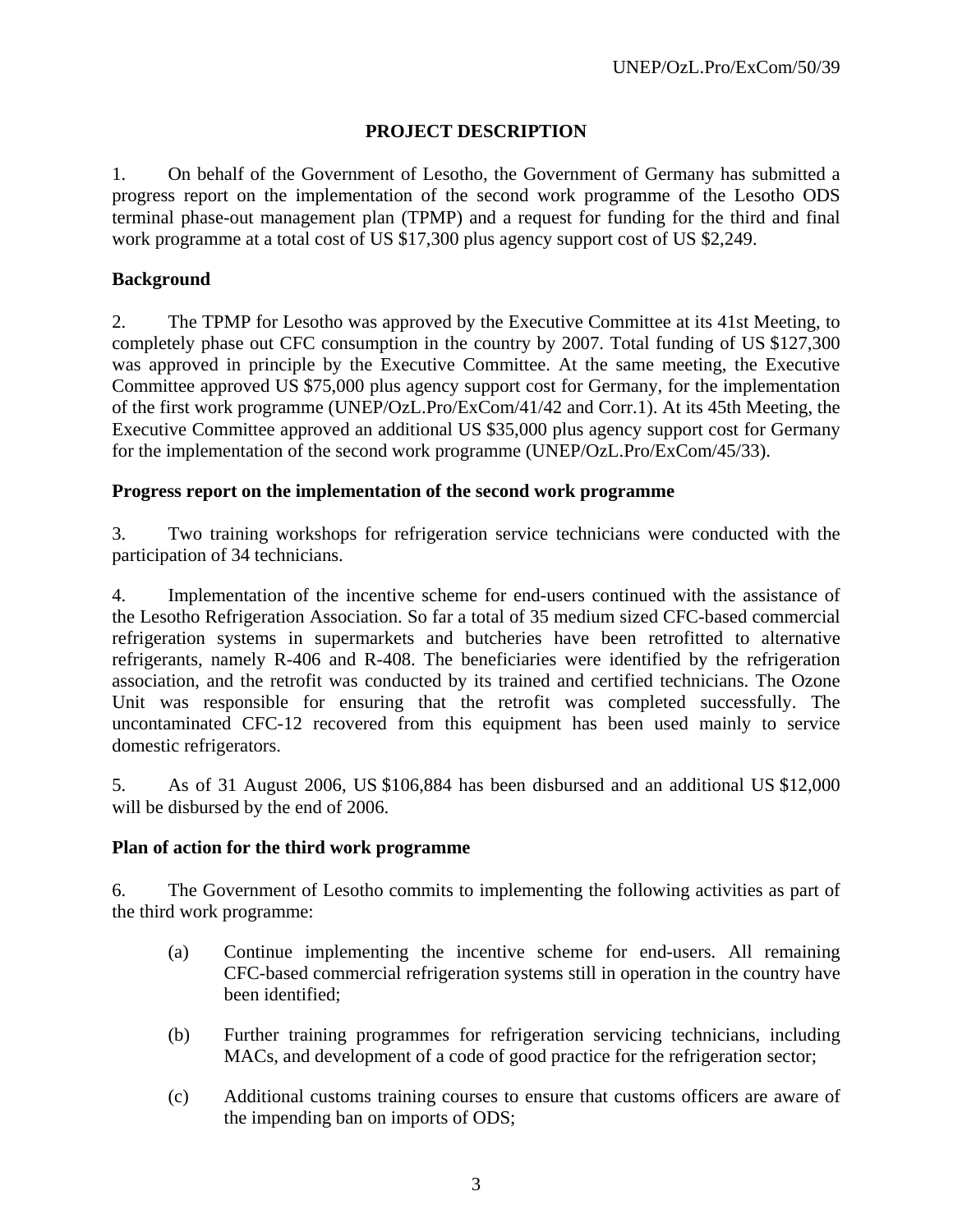- (d) Awareness activities for end-users and the general public; and
- (e) Monitoring and management of the activities included in the TPMP, including data reporting, as applicable.

## **SECRETARIAT'S COMMENTS AND RECOMMENDATION**

## **COMMENTS**

7. Through the implementation of the TPMP, the Government of Lesotho committed to achieving the complete phase-out of CFCs by January 2008. The Secretariat noted that in 2005, the Government of Lesotho reported zero consumption of CFCs and all other ODSs under Article 7 of the Montreal Protocol. The CFC baseline for Lesotho is 5.13 ODP tonnes.

8. Noting that there is still CFC-based commercial refrigeration equipment in operation, the Secretariat asked for an estimate of CFC consumption in 2006. The Government of Germany indicated that the Government of Lesotho was aiming to maintain zero consumption of CFCs in 2006. The incentive scheme is expected to encourage owners of CFC-based refrigeration equipment to retrofit their systems to alternative refrigerants. Moreover, refrigerant importers have already been informed that imports of CFC refrigerants will not be allowed.

9. The Government of Germany also informed the Secretariat that, according to the Ozone Unit and the refrigeration association, there are still 45 CFC-based commercial refrigeration systems in operation, some of which will be retrofitted. There are no CFC-based chillers in the country. CFCs are still used for servicing domestic refrigerators scattered throughout the country. In urban areas, the tendency has been to replace CFC-based domestic refrigerators with new non-CFC-based units.

10. It has been found that the CFC recovered from retrofitted systems is usually contaminated with oil, and only about 80 kg of CFC-12 has been recovered and reused. Currently, there are about 5 kg of CFC-12 stored. Refrigeration service workshops are aware of the incentive scheme and, where applicable, approach the Ozone Unit and/or the refrigeration association for assistance. Zero imports of CFC refrigerants have ensured that the refrigeration sector is converting to alternatives.

11. The Government of Lesotho has also reported zero consumption for halons, CTC, TCA and methyl bromide (MB). Although these ODSs were not included in the TPMP project, the Secretariat sought additional information on whether or not the consumption of all these ODS has been permanently phased out in Lesotho. The Government of Germany indicated that the Government of Lesotho believes that while there is a need to use these ODS, the country has effectively placed import controls on these substances.